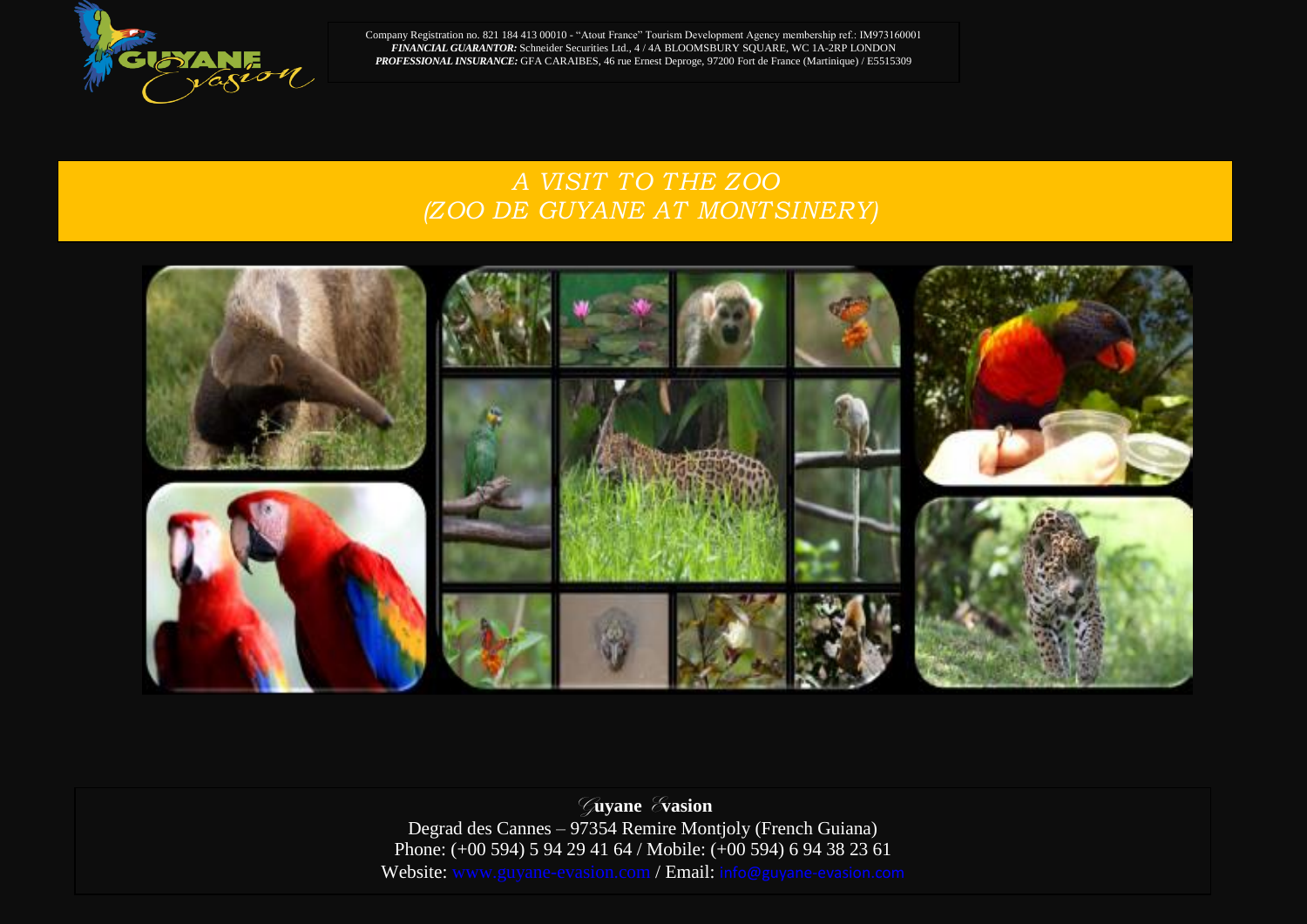

Company Registration no. 821 184 413 00010 - "Atout France" Tourism Development Agency membership ref.: IM973160001 *FINANCIAL GUARANTOR:* Schneider Securities Ltd., 4 / 4A BLOOMSBURY SQUARE, WC 1A-2RP LONDON *PROFESSIONAL INSURANCE:* GFA CARAIBES, 46 rue Ernest Deproge, 97200 Fort de France (Martinique) / E5515309

## *SCHEDULE*

Nature wild and powerful—more than 450 animal species are represented at the "Zoo de Guyane" where you can discover them along a tour lasting up to two and a half hours; this tour includes a number of special activities and facilities: educational tracks with audio guides (available in French, English and Portuguese), a tropical greenhouse, a play area for children, a mini-farm, a restaurant, a bar and - of course - a zoo boutique selling souvenirs and local crafts.

The zoo concept is divided into 2 specific areas:

Zoological Park

Where you'll meet face to face with Guiana's fauna—the most diversified in the world. You'll get acquainted with snakes, caimans, parrots, monkeys—but also eagles and the mighty jaguar!

Forest Canopy Where you can observe the tropical forest and its denizens in their natural environment from the top of the trees—at ca. 98 feet above ground!

Even a minimal tour will take about 2 hours.

*PRICES*

| <b>GENERAL INFORMATION</b>              |                    |
|-----------------------------------------|--------------------|
| Opening Hours (every day)               | 09.30am to 05.00pm |
| YOUR VISIT                              | <b>PER PERSON</b>  |
| <b>Entrance ticket (adults)</b>         | €16.50             |
| Entrance ticket (children from 3 to 12) | €10.00             |
| Entrance ticket (children under 3)      | <b>FREE</b>        |

Minivan shuttles from Cayenne can be arranged for both groups and individuals (price quotation on request).

G**uyane** E**vasion**  Degrad des Cannes – 97354 Remire Montjoly (French Guiana) Phone: (+00 594) 5 94 29 41 64 / Mobile: (+00 594) 6 94 38 23 61 Website: www.guyane-evasion.com / Email: info@guyane-evasion.com